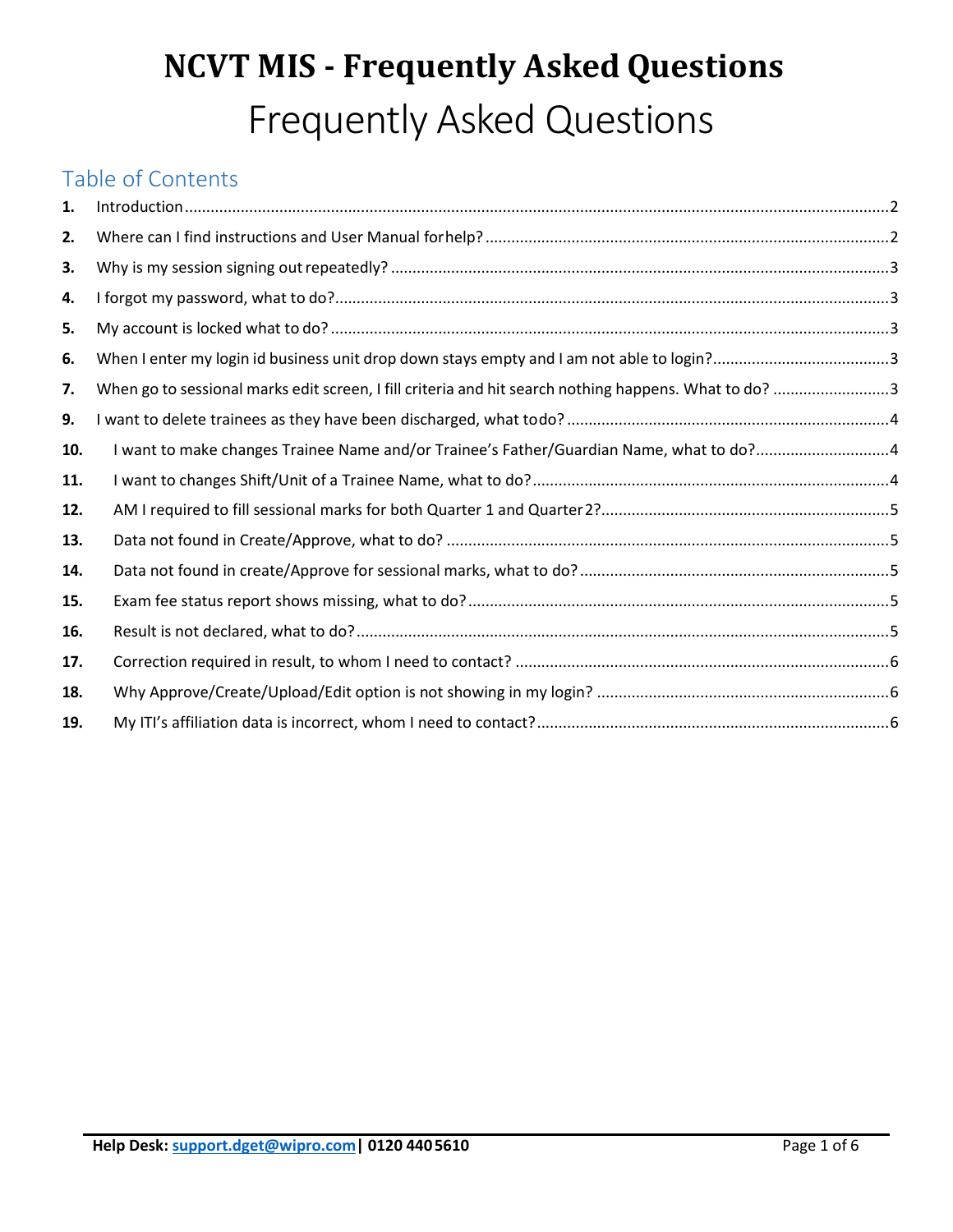## **NCVT MIS - Frequently Asked Questions**

#### <span id="page-1-0"></span>1. Introduction

This FAQ document is prepared to provide one stop answers for most common queries from ITIs receivedat Help Desk. The document will be continuously revised and enhanced as per queries received and directionfrom DGET.

For any queries not covered in document you are requested to reach out to NCVT MIS Help Desk [\(support.dget@wipro.com |](mailto:support.dget@wipro.com) 0120 440 5610).

- When writing to help desk, please ensure you always mention your MIS ITI code and LoginID.
- Please write your queries in English Language.
- Please write your queries in details with relevant screenshots.

Any policy related matter can be enquired from DGET at [pmu.dget@nic.in.](mailto:pmu.dget@nic.in)

## <span id="page-1-1"></span>2. Where can I find instructions and User Manual for help?

For latest instructions from DGET you may **News and Updates** section on **Home Page** of [NCVT MIS](http://ncvtmis.gov.in/) portal.

All the latest material, news and updates from DGET are posted in this section.

Detailed User Manual are also available for both public portal and MIS for internal users. User Manual can be accessed from top right corner of both public portal and NCVT MIS for internal users. *Figure 1. NCVT MIS Home Page*





*Figure 2. Top Header of Public Portal*



*Figure 3. Top Header of MIS*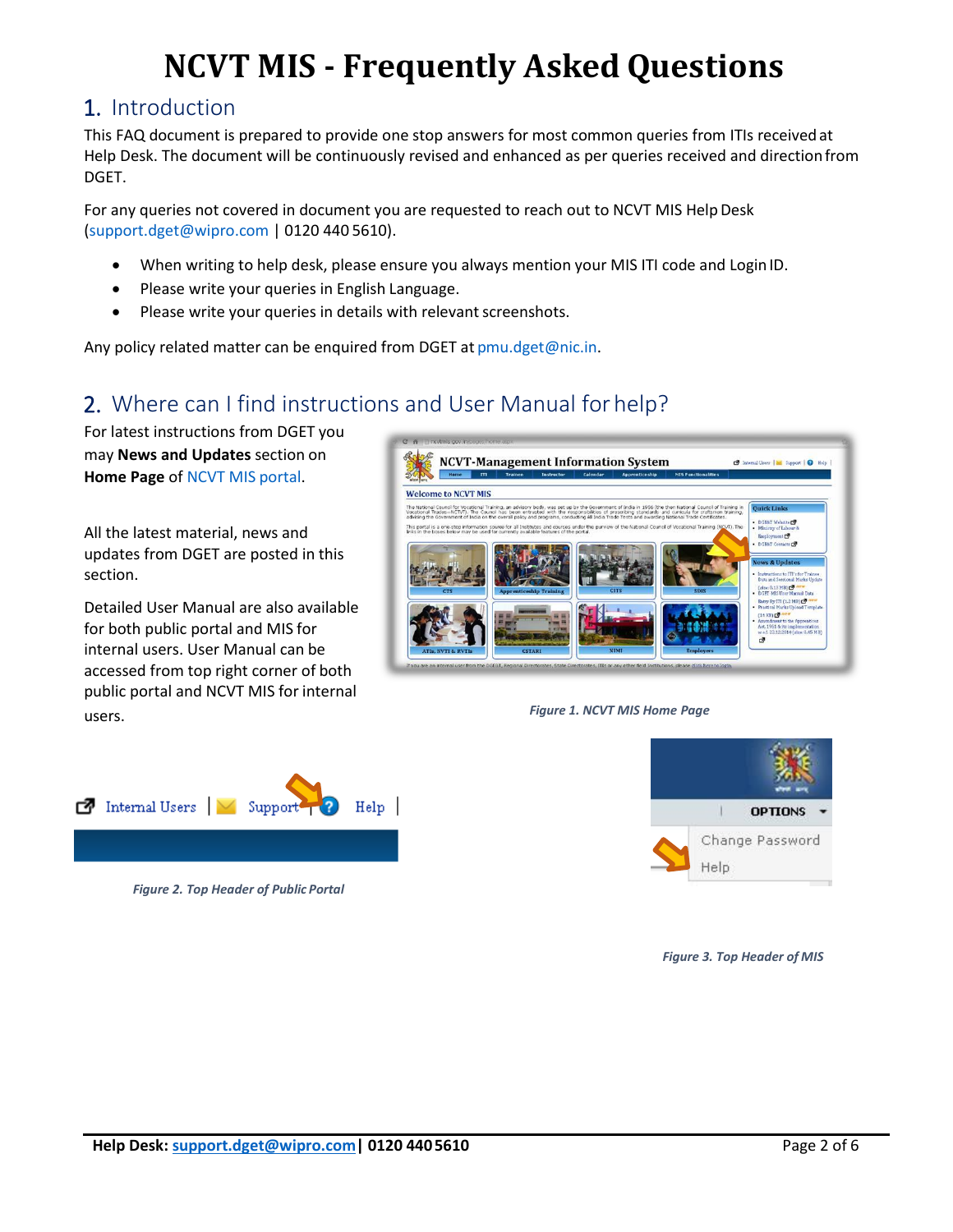## <span id="page-2-0"></span>3. Why is my session signing out repeatedly?

NCVT MIS has default timeout of 30 min, which means your session will expire after 30 minutes of inactivity. However, it will not expire if you are working continuously.

If you session expires while you are working that means someone else has logged in from your user id. In this case you should:

- Change your password immediately.
- You should not share password for your account with anyone else.
- Make sure you are not trying to login from different browser using same login id.

#### <span id="page-2-1"></span>4. I forgot my password, what to do?

If you have forgotten your password, you can changesit through change password functionality on login page. System will ask you to answer security questions and password will be sent to your registered email id.

Security questions are typically set when login to system initially, if you want to change your security questions you can reach Help Desk, they will enable securitypassword change on your profile.



Sign In

Login ID: Password:

**Business Unit:** 

-Select-

Remember M

Login

If you want to change you email id, you can use Edit Profile feature on Home Page.

## <span id="page-2-2"></span>5. My account is locked what to do?

Typically more than 5 invalid login attempts with incorrect password can lock your account. In this case you should reach help desk to get your account unlocked.

## <span id="page-2-3"></span>6. When I enter my login id business unit drop down stays empty and I am not able to login?

Business Unit identifies to which ITI or ITIs you have access to. If your business unit is not populating that means your login Id is incorrect, please reach out to Help Desk or refer DGET's instructions to find out your loginid.

## <span id="page-2-4"></span>7. When go to sessional marks edit screen, I fill criteria and hit search nothing happens. What to do?

When you hit search from sessional marks screen new window opens where you can enter the marksof trainees. However, your browser may have pop ups blocked, thus new window is notopening.



۰,

Forgot Password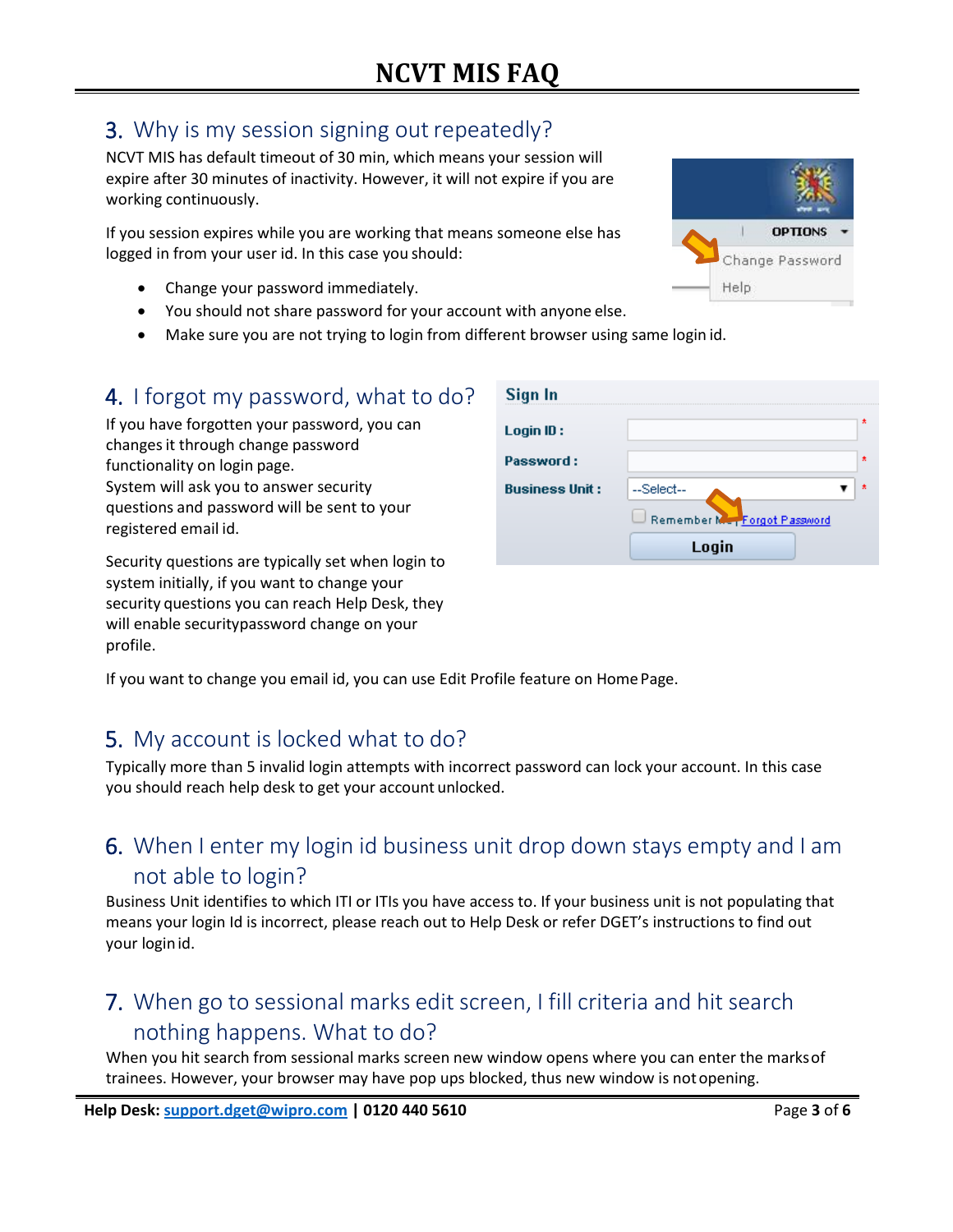If you are using Google Chrome Browser?

- In the top-right corner of Chrome, click the Chrome menu > **Settings**.
- At the bottom of the page, click **Show advanced settings**.
- In the **Privacy** section, click the **Content settings** button.
- In the **Pop-ups** section, click **Manage Exception.**
- In the end enter website address (ncvmtmis.gov.in) in the text box select "Allow" and click on **done**. If you are using Mozilla browser
- Click the **Menu** button on top right corner and choose Options.
- Select the **Content Tab > Exception**
- Put address of website (ncvmtmis.gov.in) and click **Add** > **Close** >**Ok**

If you are using Internet explorer browser

- Click the **Tools Menu** (Alt +T), and then tap or click **Internet options.**
- On the **Privacy** tab, under **Pop-up Blocker**, click **settings**.
- Put address of website (ncvmtmis.gov.in) and click **Add** > **Close** >**Ok**

## 8. When go to sessional marks edit screen, I fill criteria and hit search no records found appears. What to do?

Any workflow in MIS has three parts Create, Edit and Approve. Please note:

**Create Page:** Create Page is used when new record is created. On creation record will go for approval before being committed to system.

**Edit Page:** Edit Page is used to modify already created and approved records in system. This page can be used to make corrections if incorrect entry was approved by mistake.

Approve Page: All newly created records or "Edited" records come for approval in this page. On Approval records are committed to system.

Thus, when looking for record you need to visit respective page to work on therecord.

#### <span id="page-3-0"></span>9. I want to delete trainees as they have been discharged, what todo?

Kindly contact your state directorate. Only state directorate have access for such changes.

#### <span id="page-3-1"></span>10. I want to make changes Trainee Name and/or Trainee's Father/Guardian Name, what to do?

Kindly contact your state directorate. Only state directorate have access for such changes.

#### <span id="page-3-2"></span>11. I want to changes Shift/Unit of a Trainee Name, what to do?

Kindly contact your state directorate. Only state directorate have access for such changes.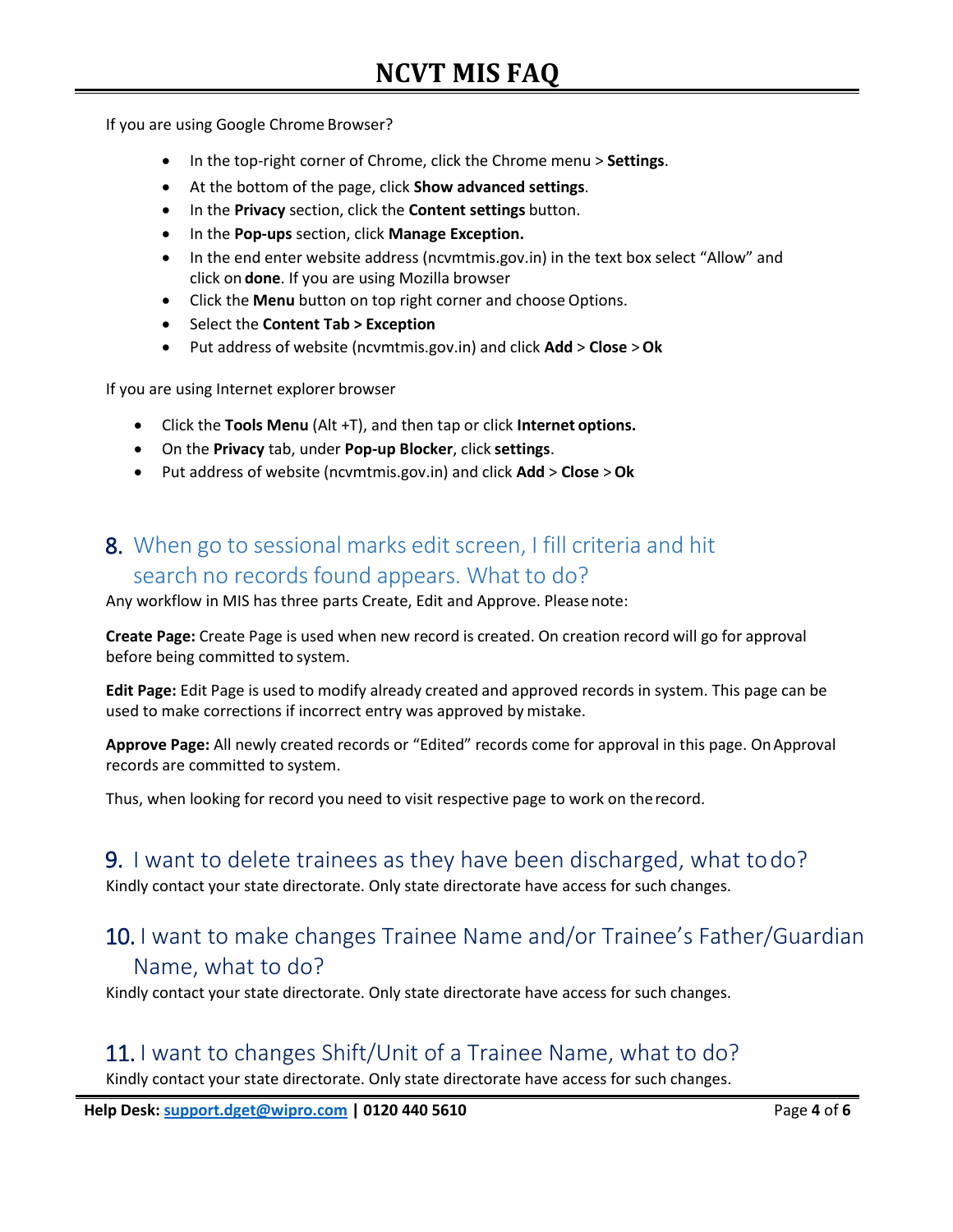## <span id="page-4-0"></span>12. AM I required to fill sessional marks for both Quarter 1 and Quarter 2?

Yes, as per NCVT guidelines sessional marks are required to be captured twice in a semester, thus 2 entries are required, one each for Quarter 1 and Quarter 2.

## <span id="page-4-1"></span>13. Data not found in Create/Approve, what to do?

If trainees are available but you are not able to find them, please refer following details:

- On create screen, records only appear if there is no existing entry in system.
- On approve screen, records appear after entry has been created and it's not approved.
- On edit screen, records appear after entry has been created and it's approved.

Kindly refer to the list of admitted trainee trade wise report to get clarity on this. Please follow below path -

MIS -> Central MIS -> Fixed format report -> ITI report -> List of admitted trainee trade wise report.

## <span id="page-4-2"></span>14. Data not found in create/Approve for sessional marks, what to do?

If trainees are available but you are not able to find them in sessional marks screen, please refer following details of pages:

- On create screen, records only appear if there is no existing entry in system.
- On approve screen, records appear after entry has been created and it's not approved.
- On edit screen, records appear after entry has been created and it's approved.

Kindly refer to the Sessional marks status report to get clarity on this. Please follow below path -

MIS -> Central MIS -> Fixed format report -> ITI report -> Sessional marks status report.

#### <span id="page-4-3"></span>15. Exam fee status report shows missing, what to do?

If trainees are available but you are not able to find them in fee status screen, please refer following details of pages:

- On create screen, records only appear if there is no existing entry in system.
- On approve screen, records appear after entry has been created and it's not approved.
- On edit screen, records appear after entry has been created and it's approved.

Kindly refer to the fee status report to get clarity on this. Please follow below path -

MIS -> Central MIS -> Fixed format report -> ITI report -> Fee status report.

#### <span id="page-4-4"></span>16. Result is not declared, what to do?

Kindly refer to the marks status report to get clarity on this. Please follow below path -

MIS -> Central MIS -> Fixed format report -> ITI report -> Marks status report.

Kindly check status in last 3 columns, if Q1/Q2 marks are missing please make entry in MIS system, as sessional marks entry is done by ITI. If Main Marks are missing for practical, please contact state directorate and if main marks are missing for OMR papers please reach out to DGT.